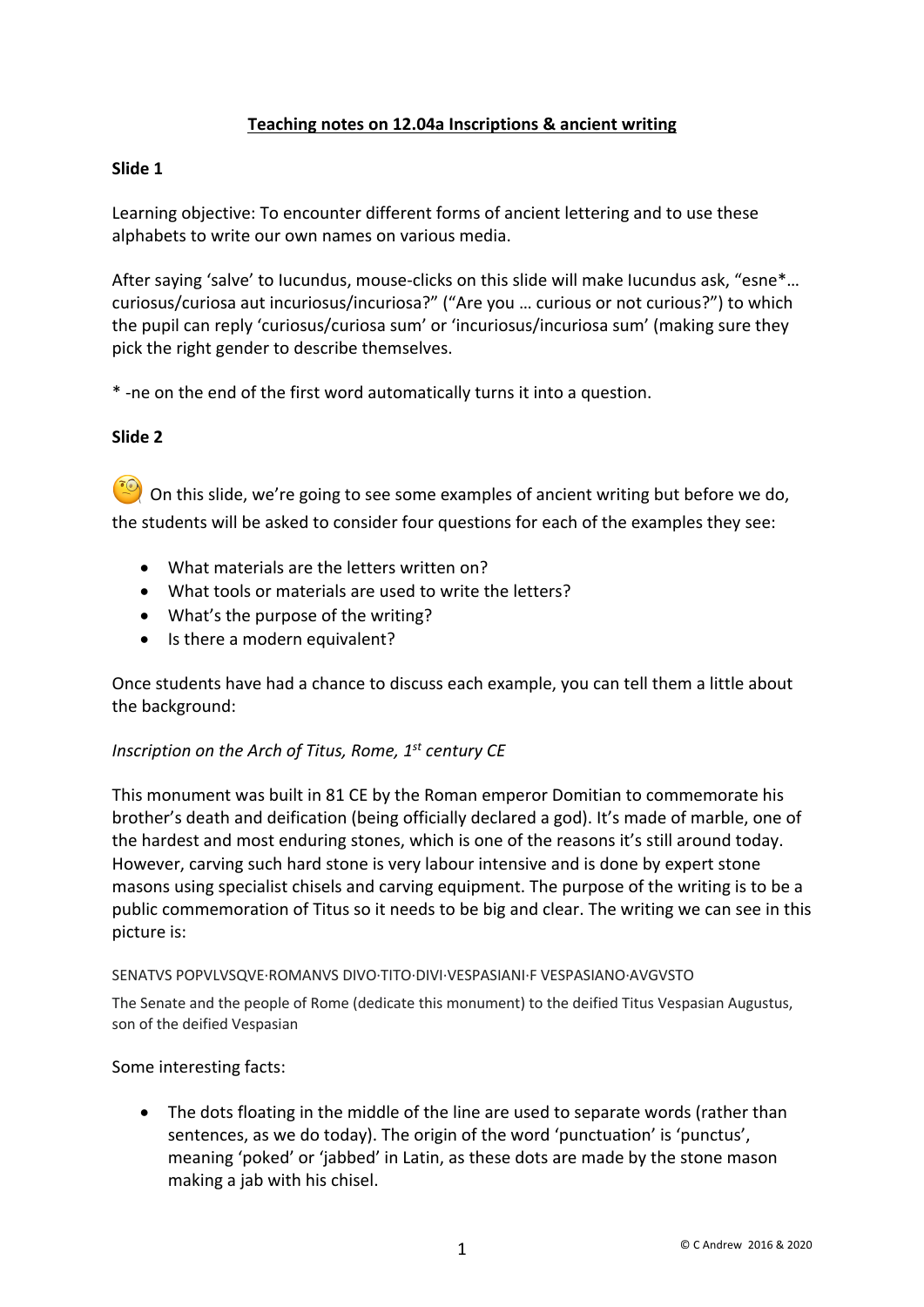• The triangular 'ends' of the letters are called serifs and we still use them today on modern fonts such as **Times New Roman** (there's a clue in the name!).

Of course, we still inscribe on stone in modern times. One particularly beautiful example is the Great Court in the British Museum. There are some lovely videos on YouTube of modern stone masons (eg https://www.youtube.com/watch?v=0xBJdhexwug ) – these can help students visualise the tools, materials and process.

# *Graffiti, Pompeii, 1st century CE*

When the town of Pompeii was buried in Vesuvius' ash after its eruption in 79 CE, so many wonderful aspects of Roman life were preserved. Some of the most fascinating are the words graffitied over walls throughout the town. Actually, these painted letters are more accurately described as 'dipinti' ('painted') as 'graffiti' technically means 'scratched'. The eye-catching red paint is made from a mineral called cinnabar (mercury sulphide) and is applied to the plaster of the buildings' walls. The distinctive style of the letters is due in part to the square-ended brush used, resulting in variation in stroke width.

The content of the dipinti could range from political messages to people simply writing their names. There are many modern equivalents of this, such as 'tagging' and graffiti. You could even argue that social media, where everyone can get their voice heard in public, is a modern form of Pompeian dipinti.

# *Political decree, Athens, 4th century BCE*

This Greek stone inscription, originally in the Acropolis in Athens but now in the Ashmolean Museum in Oxford, officially recognises Straton, a Phoenician king of Sidon (now modern Lebanon), as a friend and ally of Athens.

The letters are remarkable to our modern eye as they are all evenly spaced with no punctuation – this looks a bit like a word search! However, because Ancient Greek, like Latin, is an inflected language and changes the endings of words, the original readers would be much more attuned to where the ends of words were.

Interestingly, this is not the sort of text we'd now record in stone (more likely to be a signed paper treaty or digital legal document), but such an important state decision as this would need to be a permanent record for the Athenians. In fact, we do still use the phrase, 'set in stone' to mean something that is permanent and unchangeable.

# *Curse tablet, Bath, 2nd–4th centuries CE*

This one we've seen before, back in Unit 3, so hopefully the students will be able to dig out their knowledge. The material is lead and the writing is scratched on using something sharp. Experts believe that professional engravers would make the curses for those looking for a hotline to the goddess Sulis. However, some tablets simply have non-letter form markings on them, suggesting that some illiterate people carved their own. The writing on the lead is very hard to read and is written in a Romano-British version of Latin. The modern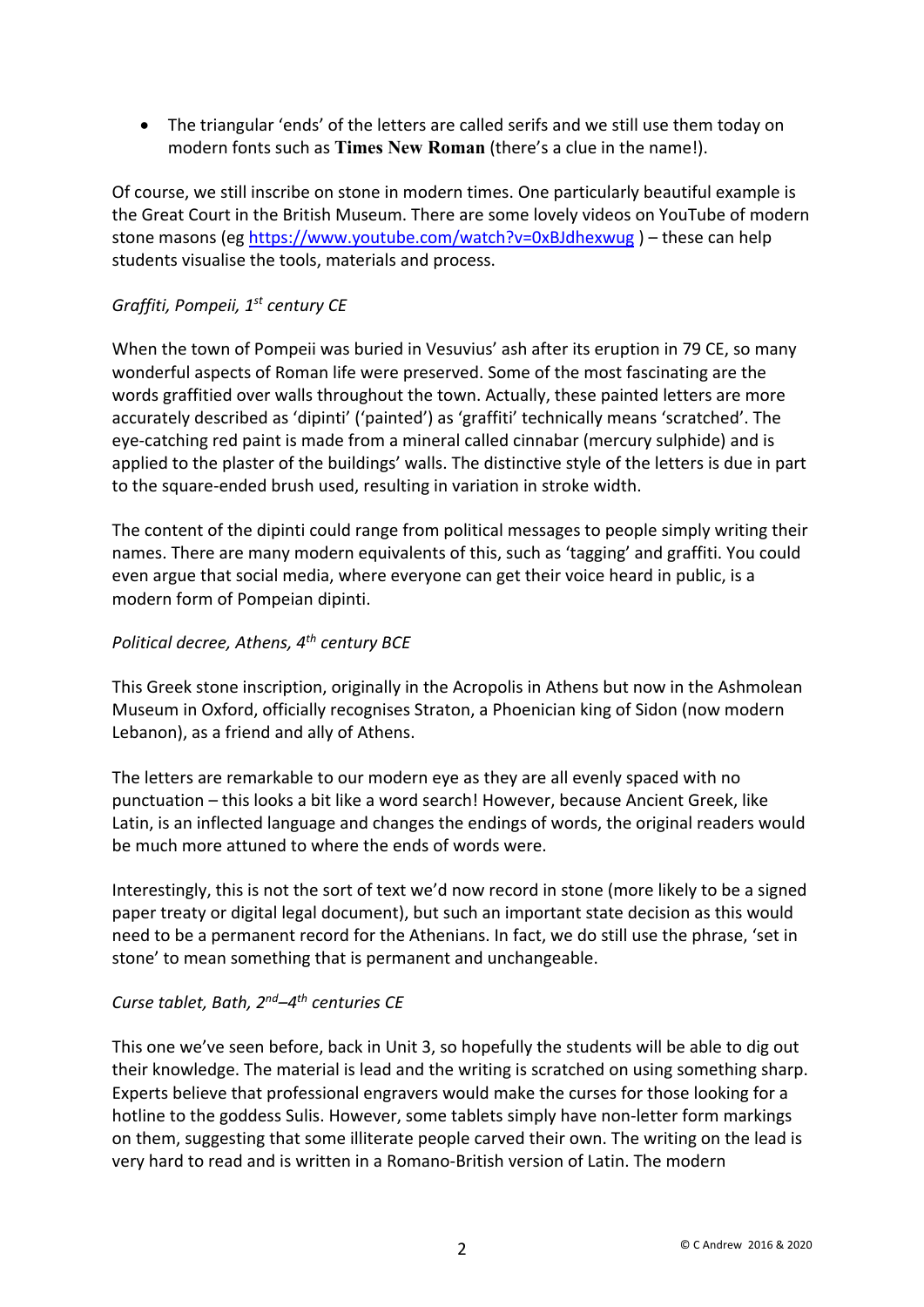equivalent, as pupils may remember, is throwing pennies into a wishing well, although things like prayer boards arguably fulfil a similar purpose (but not as nasty!).

# *Roman coin, 1st century CE*

This is an *aureus* made from gold and very valuable. The coin would have been minted using carved metal dies – there's a really great video explaining the process here: https://www.youtube.com/watch?v=b6T\_ZutXzNQ . Considering the small size of the coin, the detail of die carving is amazing. The writing is clear and reminds the bearer exactly who is in charge of the economy and the Republic.

Of course, we still use similar coins today and some of the features (the shape, the lettering, the face in profile) are pretty identical.

# **Slide 3**

Here we look at three writing styles in a bit more detail and think about how the materials, tools and purpose affect the letter formation.

- For the Pompeian dipinti, the letters are bold, bright and quick to paint, and their shape is very much influenced by the square shape of the brush (imagine writing with a square-nibbed fountain pen or a chisel-tipped marker).
- The monumental inscription is even, large and decorative as befits the purpose of the arch (dedication to a deified Roman emperor).
- The third picture is an example of everyday writing. Unfortunately, we don't have many examples of this because everyday materials tend to perish easily. However, this is one of the Bloomberg tablets, discovered when excavating the Temple of Mithras in the City of London. There would have originally been a layer of wax over the wood, but the writer pushed so hard with their stylus that they managed to scratch the wood underneath.

### **Slide 4**

✂This slide leads us on to the lesson's activity:

Step 1: Using the worksheet, practice writing your name (real or Roman) in the letter styles.

Step 2: Write your name on different media using different tools:

To recreate the stone inscription letters, use clay, plasticine or polymer clay and a clay tool, table knife or toothpick. Make sure the serifs are there.

For the Pompeian-style dipinto, use red paint with a square-ended brush on old stone (or paper). Make sure there's a variation in line width by using both the broad end and the narrow side of the brush.